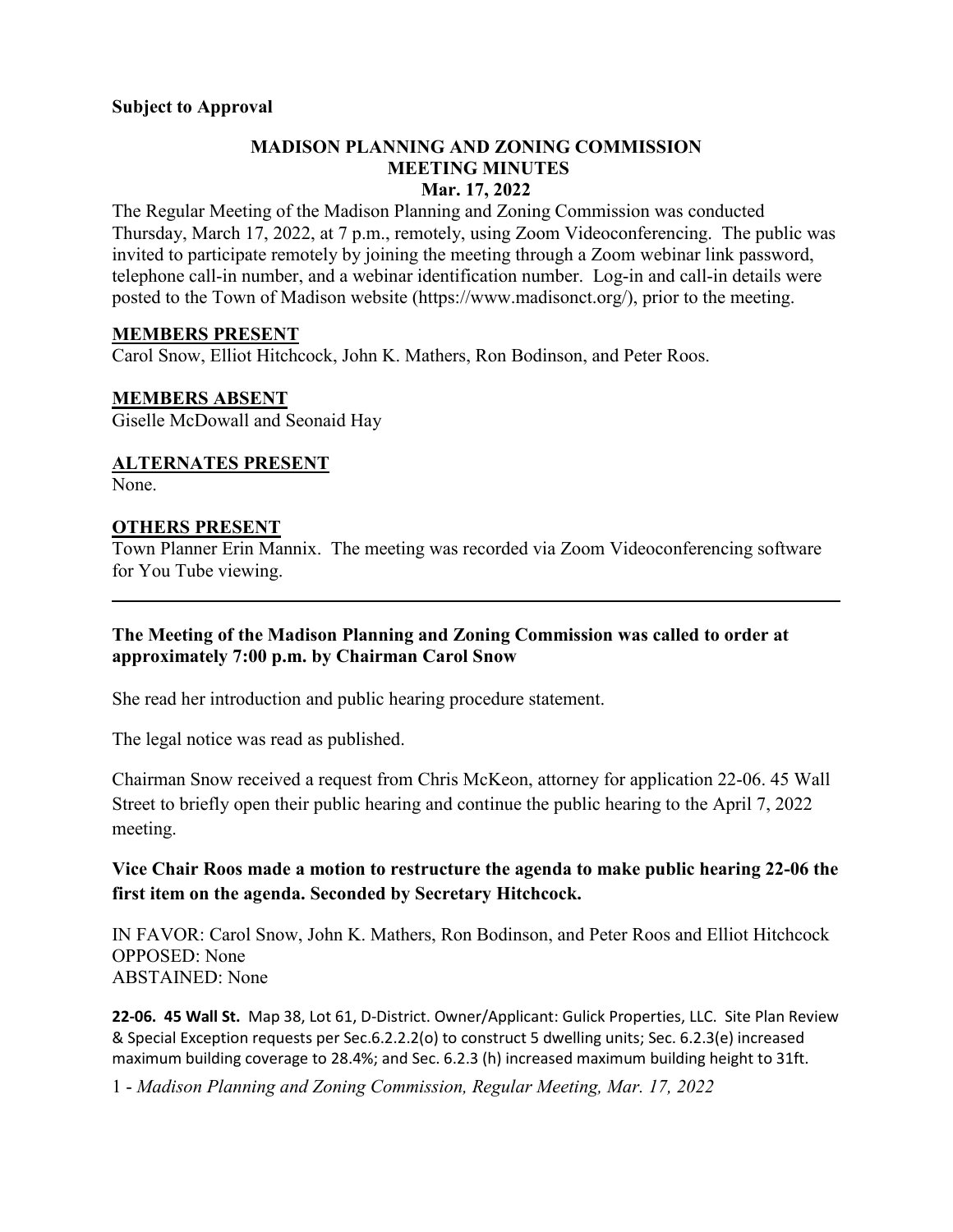**Commissioner Mathers made the motion to open public hearing # 22-06; seconded by Vice Chair Roos.**

IN FAVOR: Carol Snow, John K. Mathers, Ron Bodinson, and Peter Roos and Elliot Hitchcock OPPOSED: None ABSTAINED: None

Mr. McKeon states they will be prepared to address the application at the April 7<sup>th</sup> meeting; a letter dated March 17, 2022 was submitted to the record - requesting the Planning & Zoning Commission to open the public hearing; to receive and acknowledge this letter and to continue the public hearing until the April 7, 2022 meeting so the applicant can address certain issues and comments from Town staff.

**Vice Chair Roos made the motion to receive the March 17, 2022 letter by Attorney McKeon and to continue the public hearing to the April 7, 2022 meeting. Seconded by Secretary Hitchcock.**

IN FAVOR: Carol Snow, John K. Mathers, Ron Bodinson, and Peter Roos and Elliot Hitchcock OPPOSED: None ABSTAINED: None

#### **PUBLIC HEARING:**

**22-01. 544 Opening Hill Rd.** Map 116, Lot1, RU-1. Owner/Applicant: Timothy Mack. Application for a two lot Re-Subdivision. *(Continued from 3/3/22)*

**Vice Chair Roos made the motion to open the public hearing; seconded by Commissioner Mathers.**

IN FAVOR: Carol Snow, John K. Mathers, Ron Bodinson, and Peter Roos and Elliot Hitchcock OPPOSED: None ABSTAINED: None

Present for the application – Timothy Mack, owner; Bob Doane, professional engineer; and Scott Katin, licensed land surveyor. Mr. Doane states the submitted Re-subdivision map is a proposed plan showing an existing 7.77-acre parcel of land to be split into two separate building lots; Lot 1 would be a newly created building lot and Lot 2 is the remaining land with existing house. There will be an access easement in favor of Lot 1 along a preexisting access parcel for access to the newly created lot. The applicant agrees to a fee-in lieu of Open Space per Madison Subdivision Regulations calculated to be \$21,210 by the Town Planner. The application has approval from the Inland Wetland commission and the Health Department. Mr. Doane further states he spoke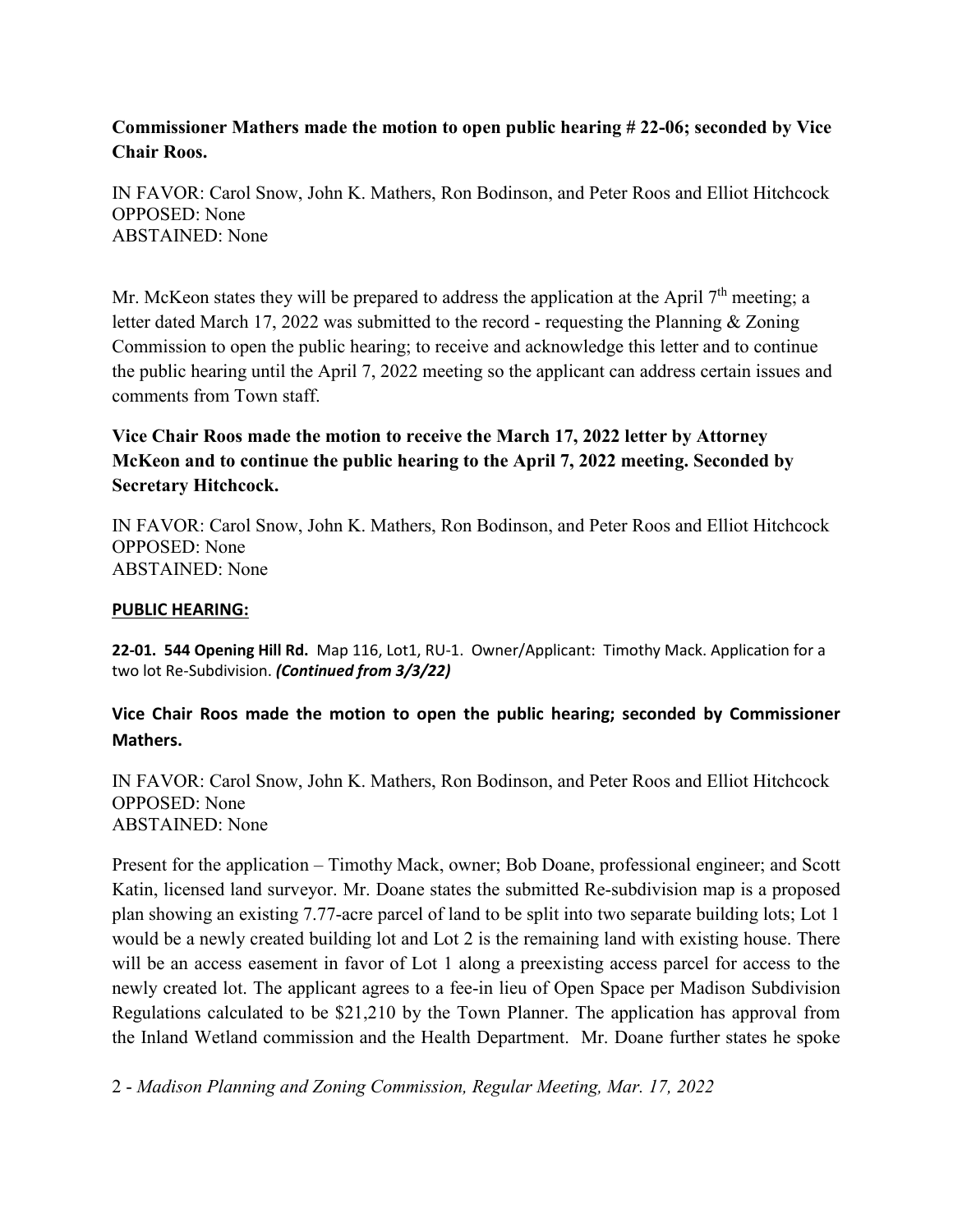with neighbor Mary Lennon and answered her questions concerning the lot; certified mailing letters were also sent to neighbors giving notice of the hearing.

Commissioner Bodinson is concerned with the "abandoned" road as the applicant states they obtained an easement for its use, and asked by abandoned do they mean it's an old road abandoned by the users centuries ago or do they mean it's discontinued by the town, and if it's abandoned, who approved the easement for use? Mr. Doane states when the road is abandoned from the center line of the travel way to the adjoining property, the land gets conveyed to the property- the ownership is actually the property at 544 Opening Hill Rd.

After further discussion, the hearing was opened to the public.

Paula Lowe, 560 Opening Hill Road states she did not receive a letter and needs time to understand how this application will affect her property. She hopes the commission will extend this application.

John & Mary Potenziani, 1009 Durham Rd – Mary states her question goes back to the question of easement over Deacon Henry Hill Road as they are owners who have the rights of use of Deacon Henry Hill Road.

Mr. Katin states Deacon Hill Henry Road is owned by 544 Opening Hill Rd and that it was given by the owner to lots 1 thru 5 that has access along opening Hill road since the subdivision in 1969. Commissioner Bodinson states the statute in Connecticut says whether discontinue or abandoned, the fee is irrelevant and it continues to be available for easement for anyone who abuts. He is concerned the applicant is trying to block off someone else's right to use that road.

Mr. Mack states there is no actual driveway or roadway access beyond to the existing house, there is a wetland drainage swale and an electrical telephone pole easement that make up the remainder of that road going down to Durham Road. He states, it's certainly able to be walked, and anyone who's had rights to walk that path to get out to opening hill road would certainly still be welcomed. There would be no fencing.

Commissioner Mathers wonders if Town Council can weigh in on the matter and further asked if the property was deeded. Mr. Katin states it was deeded by the sub divider of the 5 lots.

Deborah Cullen Morales -1005 Durham Road states she abuts the property and also did not receive notification of the meeting tonight and understands that they also have rights to the easement and passage on both sides.

John [Jaroncyk,](https://clustrmaps.com/person/Jaroncyk-1bciou) 572 Opening Hill Road states the notice letter was received late last week and he needs more time to review the information.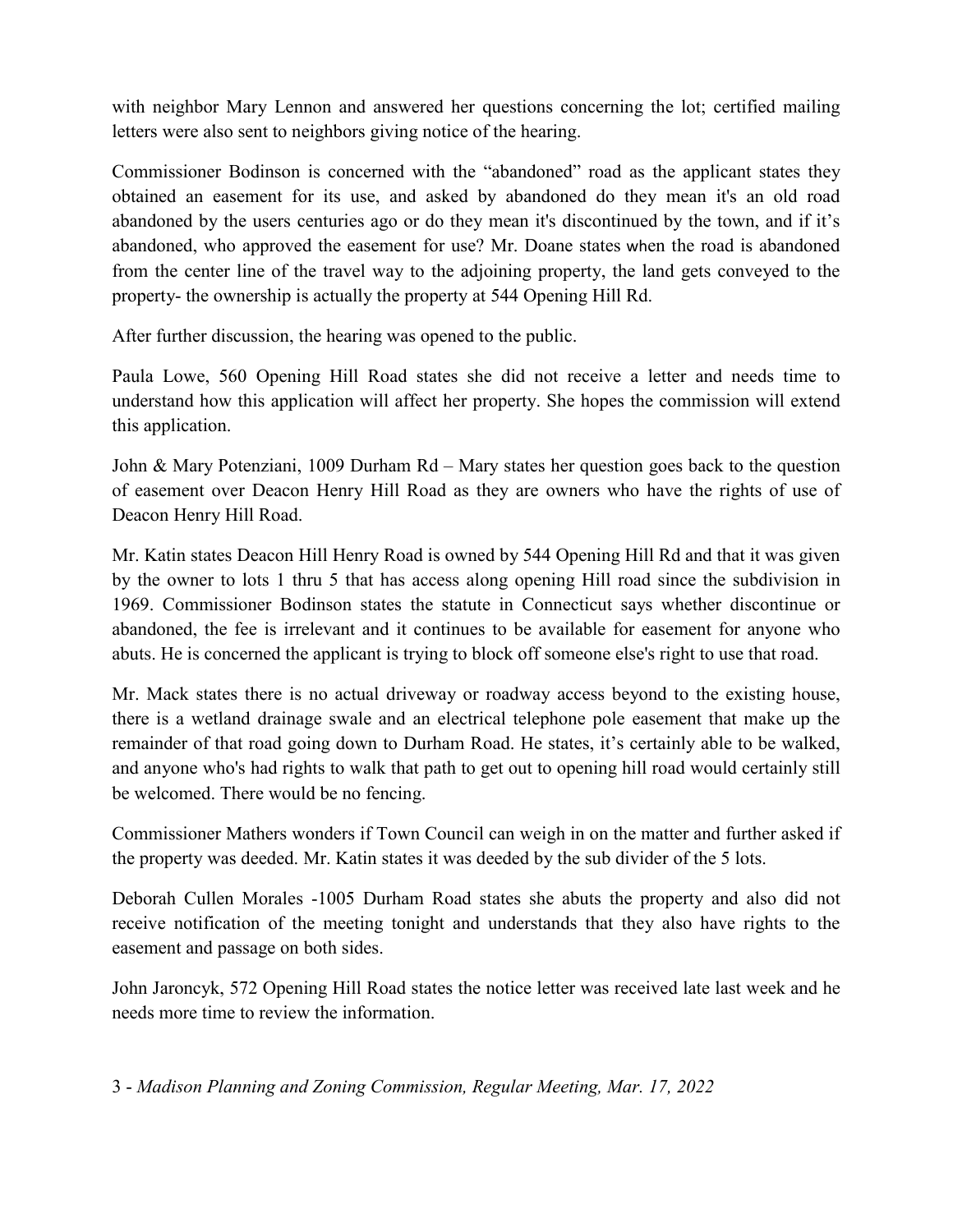**Commissioner Bodinson made the motion to seek legal counsel on who owns the abandoned road and to continue the hearing to April 7, 2022. Seconded by Vice Chair Roos.**

IN FAVOR: Carol Snow, John K. Mathers, Ron Bodinson, and Peter Roos and Elliot Hitchcock OPPOSED: None ABSTAINED: None

**21-34: 14 Railroad Ave.** Map 49, Lot 54; D-District; 14 Railroad Avenue, LLC; Site Plan Review & Special Exception per Sec.6.2.2.2 to construct 16-unit multifamily development and associated site improvements. *(Continued from 2/3/22)*

# **Commissioner Mathers made a motion to open the public hearing; seconded by Vice Chair Roos.**

IN FAVOR: Carol Snow, John K. Mathers, Ron Bodinson, and Peter Roos and Elliot Hitchcock OPPOSED: None ABSTAINED: None

Present for the application – Michael Iacurci, attorney for applicant; John Cunningham, from TEC Landscape Design; Michael Ott, license professional engineering land surveyor with Summerhill civil engineers; and John Matthews, architect.

Mr. Iacurci states there were several suggestions from ACCA, so the plans shown has changed.

Mr. Matthews states based on the concerns and suggestions from ACCA the site was reworked and reconfigured which includes the elimination of building C, it was replaced with a two-family two-story house. The new site plan was shown and reviewed.

Chairman Snow asked if shutters were added on all sides of all buildings, or just on the sides facing the central driveway. Mr. Matthews states they are public facing and notes there were no shutters before.

Mr. Cunningham reviewed the landscape plan and stated a main sidewalk that leads down through the whole development was added and the plant material selection has all stayed the same. Trash pickup was also added in each of the units.

Commissioner Mathers asked why the decision was made to go from a dumpster to individual trash pickup; and if the trash receptacles for the ADA units are in the back, he is not sure how the tenants would move those to the front for pickup. Mr. Cunningham states smaller trucks would be instructed to go behind the ADA units to get those 2 units and it will be a lot less of a problem by removing the dumpster.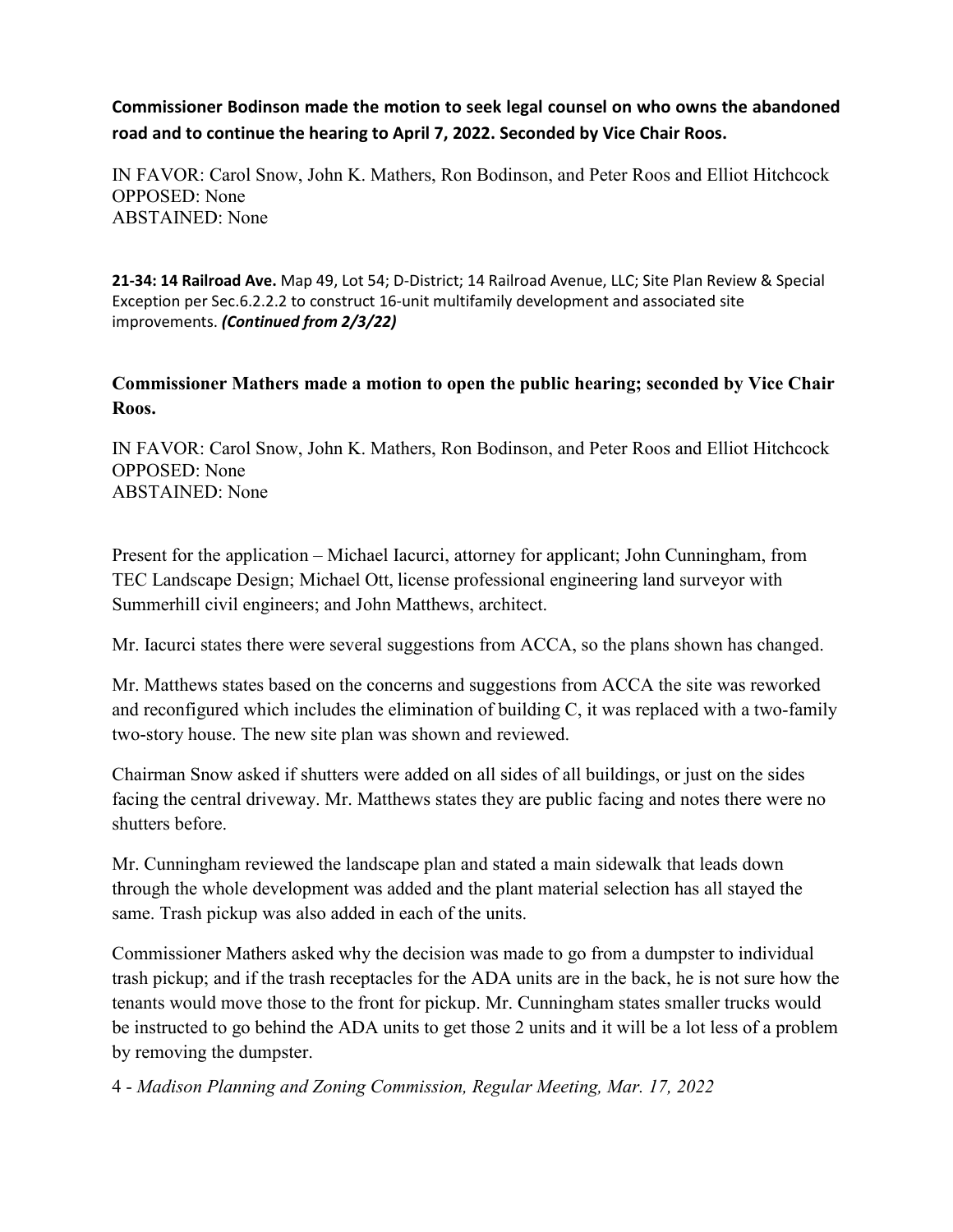Mr. Ott shared a "satellite image" of the proposed development which outlined the multidevelopment proposed areas to show where all the adjoining buildings are in relation to the site. Mr. Ott reviewed the development plan, storm water management system, septic and leaching fields. He noted that they were waiting on additional test pit results and hopes to have them by the following week. Additionally, Mr. Ott states they plan to bring in all the utilities- water, gas, power and communications underground. All the utilities will come down on the easterly side of the driveway, and it will be up to the utility companies to service the 3 buildings.

Mrs. Mannix states she believes the applicant has addressed most of the concerns in the February 2, 2022 memo but has not gone through them item by item. She further asked the attorney about the access for the emergency drive from the Wall Street property as to how they will ensure that that emergency access is maintained and free of obstructions. Mr. Iacurci states it is a common order, and it's very easy to draft up that easement or that restriction that nothing can be built there other than a temporary structure or a gate.

Secretary Hitchcock states there were 3 different presenters who mentioned an additional island and asked if this is something that they desire. Mr. Cunningham states one of the ACCA members thought it would be a nice addition.

Being there were no other comments or questions from the commission, the hearing was opened for public comments.

Sam DeBurra, 20 Arbor Lane opposes the project as presented as this will have a direct impact on quality of life, he states the 3-story units are too big and further points out that the applicant is not providing screening.

Larry DeBurra, 23 Arbor Lane main concern was brought up in the first meeting (he has not received a response) which is the wastewater contamination. He feels both the storm water and septic treatment are being misrepresented. He states there is 3 systems proposed on under an acre land, and the general recommendation is to keep it one septic system per acre.

Martin Brogie, 28 Arbor Lane states his well is about 200 ft south of the proposed project, and is currently contaminated – he is concerned about drinking water / water quality impacts. He believes the project is an inappropriate density for the land use. He would also like the lighting plan to be further reviewed.

Kathy DeBurra, 20 Arbor Lane states she is concerned with their privacy as well. DeBurra states she is not against something being built in this lot but she is against the project as proposed.

The lighting plan was shown on the screen for further review by Mr. Matthews.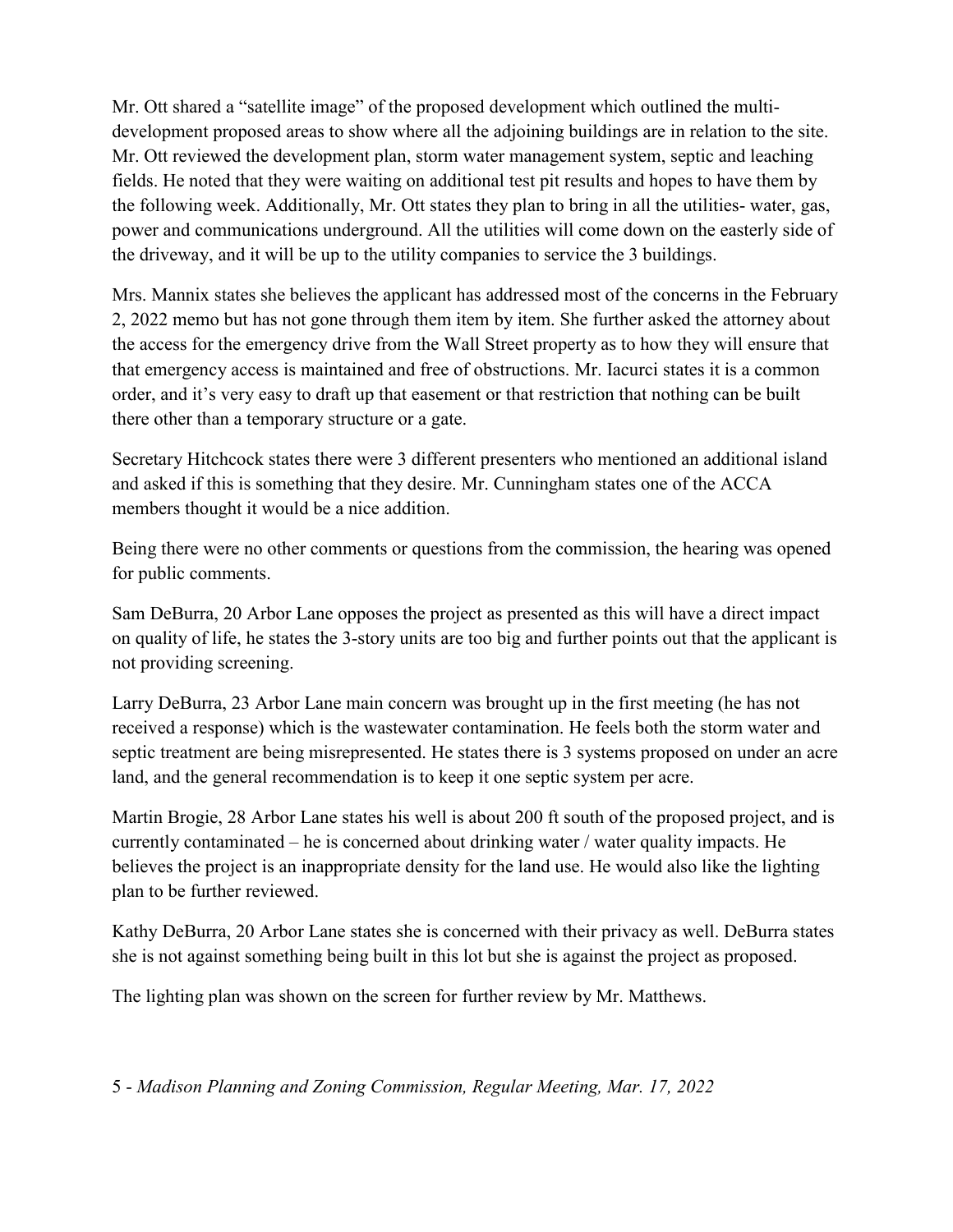Chairman Snow states there is a lot more important information that needs to come in; for example, the results of the test pits and ask if it would be better to wait and continue the hearing to April 7, 2022.

Mrs. Mannix states the applicant would need to grant the Commission an extension to April 7<sup>th</sup>. Secretary Hitchcock thinks the commission should consider requesting an extension until they have more feedback regarding the septic and if its feasible on the property, then they would be in better position to make a vote. Commissioner Mathers asked the commission if they would like a site visit. Mr. Iacurci states they can certainly provide the extension until April  $7<sup>th</sup>$ . Mrs. Mannix states if commission members would like to see the site physically, the most appropriate way would be individual site walks with a request from the applicant. Mr. Iacurci states his client would be agreeable. He states they will also provide written authorization as soon as tomorrow and send a letter detailing the access and the extension until April  $7<sup>th</sup>$ .

# **Vice Chair Roos made the motion to continue the public hearing to April 7th, 2022. Seconded by Secretary Hitchcock.**

IN FAVOR: Carol Snow, John K. Mathers, Ron Bodinson, and Peter Roos and Elliot Hitchcock OPPOSED: None ABSTAINED: None

### **REGULAR MEEETING:**

## **a. Pending Applications:**

**22-04. 155 Overshores Drive West.** Map14, Lot 10. R-4. Owner: Scott J. Taylor and Cynthia A. Taylor; Applicant: RACE Engineering, Inc. Coastal Site Plan for repairs to existing shoreline flood and erosion control structure - concrete seawall and retaining wall.

Suzy Bradford with RACE Coastal engineering presented the application on behalf of Scott and Cynthia Taylor. She states they are looking to over sheet the existing seawall and also extend a small retaining wall along their driveway to help prevent sand from the adjacent beach from getting in and staying in their driveway. The proposed plan was shown for further explanation. Mrs. Mannix states the State required the applicant to identify the dune grass areas and mark them during construction to avoid any equipment access or stockpiling and they asked that the Commission would also enter that as a condition of the coastal site plan application to allow those grasses to hopefully remain undisturbed and regrow and stabilize.

After further discussion the following motion was made:

6 - *Madison Planning and Zoning Commission, Regular Meeting, Mar. 17, 2022* **Vice Chair Roos made the motion to approve application 22-04. 155 Overshores Drive West. Map14, Lot 10. R-4. Owner: Scott J. Taylor and Cynthia A. Taylor; Applicant:**